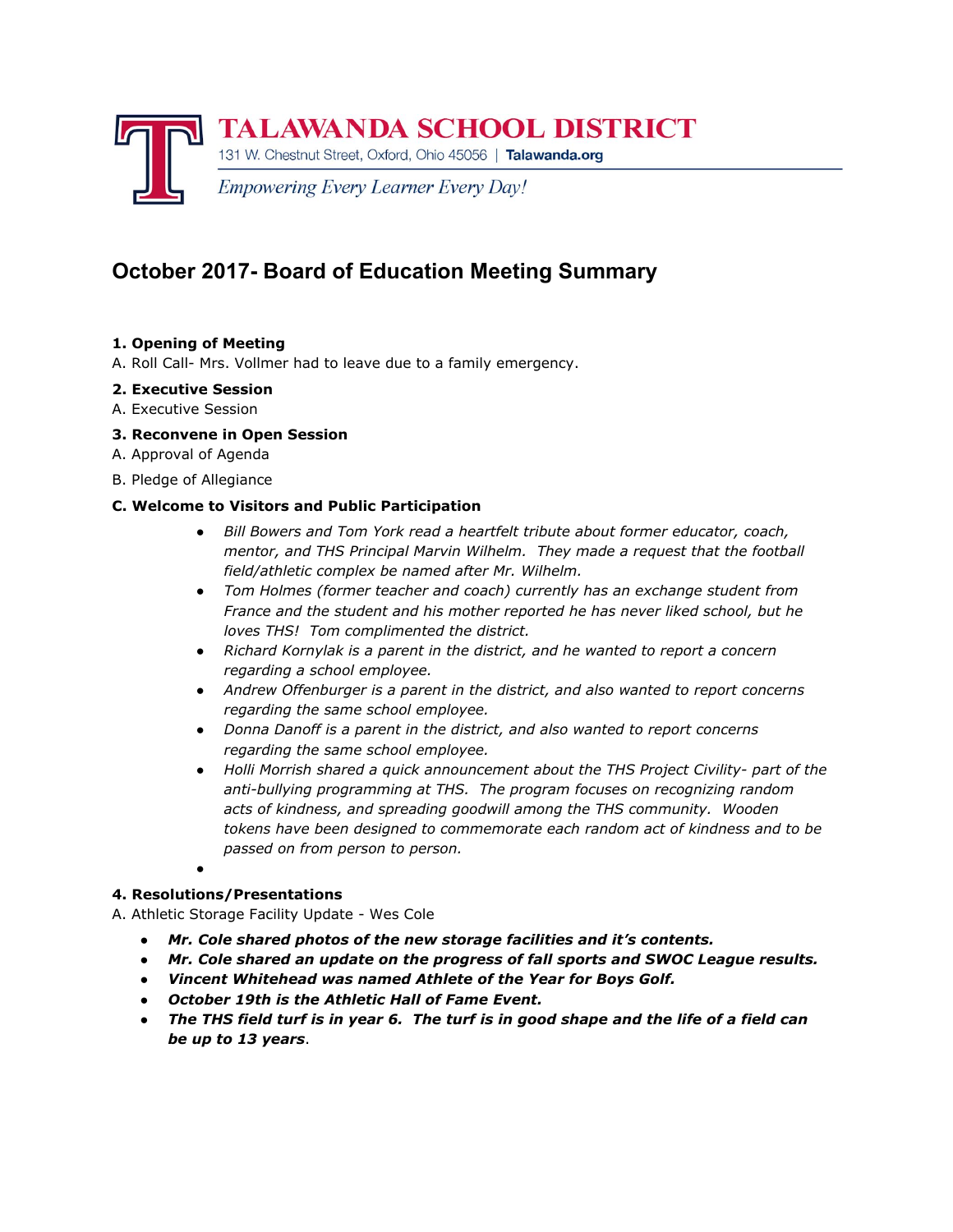- B. Middle School Innovative Practices Joan Stidham & Mike Malone
	- *● TMS Science Ms. Kettlewell and Mrs. Otto and Luke West-Poley and Aslynn Wetzel shared that on August 21st "The Solar Eclipse" was an amazing event that was enjoyed by all. Staff rounded up solar eclipse glasses for every student/staff member. Teaching is about making information relevant to students, and this event provided a great opportunity to learn about this amazing natural phenomenon. The students reported about all of the safety training they learned so that everyone could participate in this learning experience.*

### **5. Reports**

A. Academic Liaison Report - *Dr. Crowder and Dr. Roberts- Dr. Crowder wants to remind the board of the Strategic Plan (3 parts) and a key component is Teaching & Learning. He wants us all to remember that we need the state to allow our professional teachers to do their jobs, and he also was complimentary of the STEM program and the 1:1 program. He is proud that we have invested district resources in these areas. He also emphasized the importance of relationship building led by Mrs. Spivey to contribute to school climate. He is concerned about relations on a national level. He emphasized that the new website is ADA compliant. The Community Advisory group is working on awareness about legislation and how it impacts public schools. Dr. Roberts shared information about T-CAPE is a new facebook page where families/citizens can (led by Kathleen Abowitz/community volunteer) learn about the issues facing schools and the legislation associated with this, and also contact information for elected officials at the state level.*

B. Athletic Liaison Report - Mr. Butterfield and Mr. Otto- *No report*

C. Butler Technology & Career Development School Report - Mrs. Vollmer- *No report*

D. Legislative Liaison Report - Dr. Roberts- *HB176, requests state BOE to replace the current academic content standards with the 2010 Massachusetts standards. HB181, proposing changes in standards, changing the third grade guarantee and the retention component (this component is negative for students). SB82, would require calls from public schools* to call parents within 60 mins of the start of school if a child is absent and the school has *not been informed by the parent.*

E. Moody's Investor Services Rating Presentation & Bond Refunding Update - Scott Stubbins, Stifel-*Mr. Stubbins reported that the district's is refinancing bonds from 2007 series to save money for taxpayers. Talawanda received an Aa2 rating (just 2 notches below the US government rating, and considered an excellent rating).*

#### **6. Report of the Treasurer**

A. Approval of Minutes- **Block 6A-6H- approved 4-0**

B. Approval of Gifts

| Oxford Area PFLAG                    | Elementary School Libraries - Book donation | \$2,234.16 |
|--------------------------------------|---------------------------------------------|------------|
| Oxford Community Foundation          | Morgan Fund Annual Distribution             | \$1,482.21 |
| <b>Greater Cincinnati Foundation</b> | Kramer - Come Explore the World with Us     | \$1,000.00 |
| Oxford Presbyterian Women            | Kramer School Fees for Families in Need     | \$300.00   |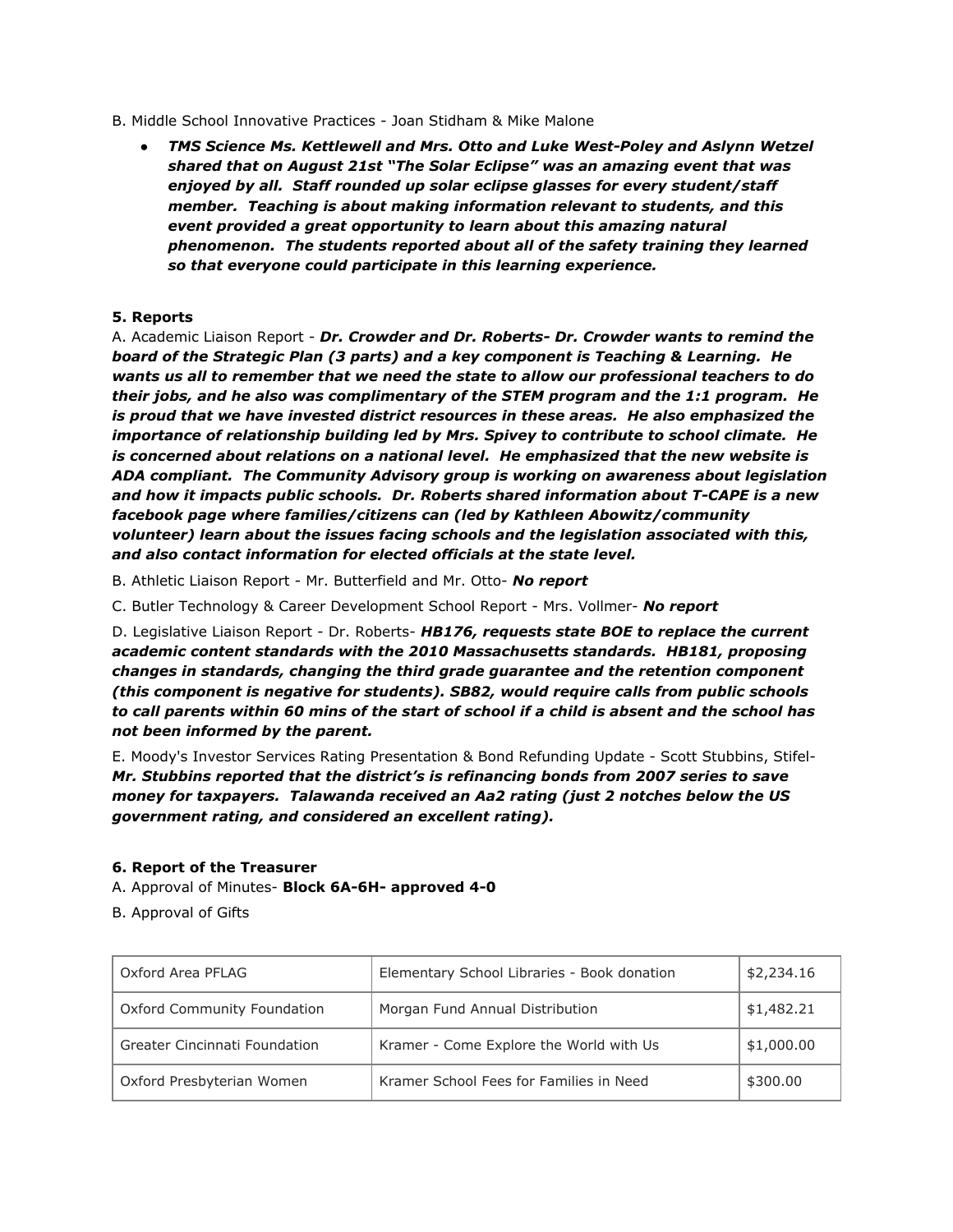- C. Approval of Financial Report for September 2017
- D. Approval of Appropriation Modifications
- E. Approval of Appropriation Increases/Decreases
- F. Approval of Then & Now Over \$3,000
- G. Resolution to Approve the Five-Year Forecast
- H. Resolution to Approve New Student-Managed Funds (Called 200 Funds)

I. New Marshall Elementary Update- **Progress is moving forward and going well on this potential project, and a final decision will need to be made in the coming months. Building code may change to develop the standards of a storm shelter as a requirement on November 1st. The predicted TOTAL cost is \$11.2 million. The state of Ohio is responsible for 24% of the total.**

J. OHI/BHP - Clinic Update- **Mr. Davis shared that this facility may become part of the BCESC.**

K. Other Matters- **Kramer walk through will occur this week. Applied for 51 LEED points to reach LEED Silver status. Mr. Davis has been appointed to the City of Oxford Income Tax Review Board.**

### **7. Report of the Superintendent**

- A. Approval of Certificated/Licensed Personnel- **BLOCK A 1-5, B, C- approved 4-0**
- B. Approval of Classified Personnel
- C. Approval of Supplemental Personnel

D. Approval of Overnight Student Fundraiser at Marshall Elementary- Diabetes Fundraiser-**Approved 4-0**

E. Discussion of Additional Reading Teachers for Grades 4-5-

F. First Reading of New and Revised Policies - Dennis Malone

| Policy  | <b>Status</b>   | Subject                              |
|---------|-----------------|--------------------------------------|
| 2271    | <b>Revision</b> | College Credit Plus Program          |
| 4120.05 | <b>New</b>      | Employment of Sub. Educational Aides |
| 5136    | Revision        | Personal Communication Devices       |
| 5136.01 | Revision        | Electronic Equipment                 |
| 5200    | Revision        | Attendance                           |
| 5330    | <b>Revision</b> | Use of Medications                   |